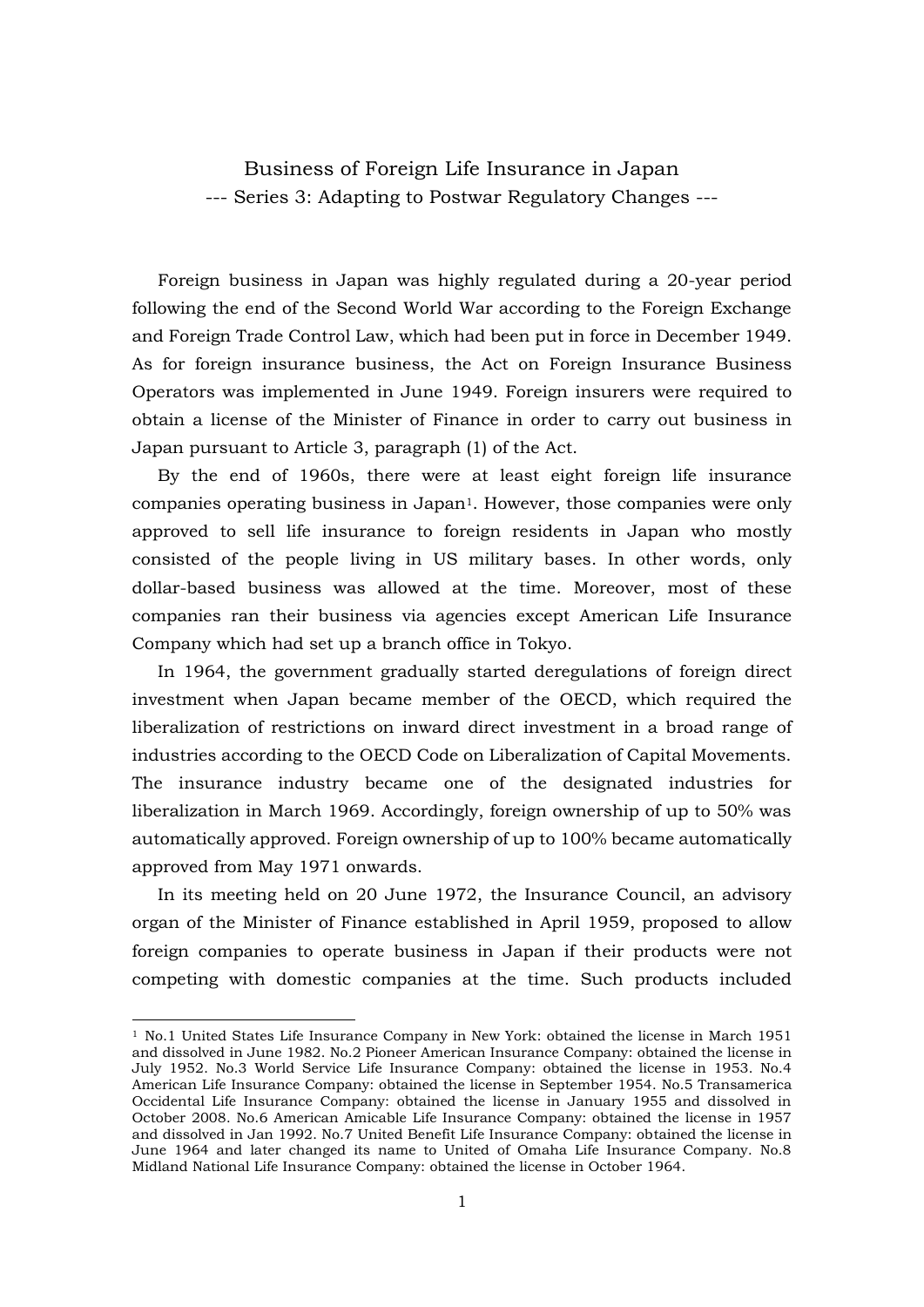

The appearance of fast-food in Japan: the first hamburger store opened in 1972 Ginza.

nonparticipating insurance or whole life insurance, term insurance or health insurance <sup>2</sup> . Six months after this meeting, American Life, became the first foreign life insurance company to obtain the license for selling products to Japanese citizens as a yen-based business.

In the 1970s, two more foreign companies obtained the license as well, namely American Family and Seibu

Allstate Life in Oct 1974 and January 1976 respectively. In the 1980s, there were seven more foreign life insurance companies obtained licenses, namely Sony Prudential Life and Combined Life in February and December 1981 respectively, INA (Life Insurance Company of North America) in February 1982, Omaha Life in October 1985, Nationale Nederlanden Life and Equitable Life of

America in March and October 1986 respectively, Prudential Life in February 1988.

The fundamental differences among the companies mentioned above refer to the legal grounds on which the license was granted and the way they engaged in sales activities. Firstly, the licenses for Seibu Allstate Life, Sony Prudential Life, INA, Equitable Life and

-



"Create a new life insurance today with our life planners' assistance." (An Opening Ad)

Prudential Life were granted on the grounds of the Insurance Business Act, while the other companies received licenses on the grounds of the Act on Foreign Insurance Business Operators. Secondly, INA and Equitable Life and Prudential Life were approved as affiliated companies while Seibu Allstate Life was as a joint venture company. The other companies were registered as a branch office. Furthermore, in regards to the strategies of product and distribution channels, the foreign life insurers were quite distinct from the

<sup>2</sup> Regarding the health insurance, only a few middle and small sized companies were allowed to sell at the time. Moreover, the major products of domestic companies were participating insurance.